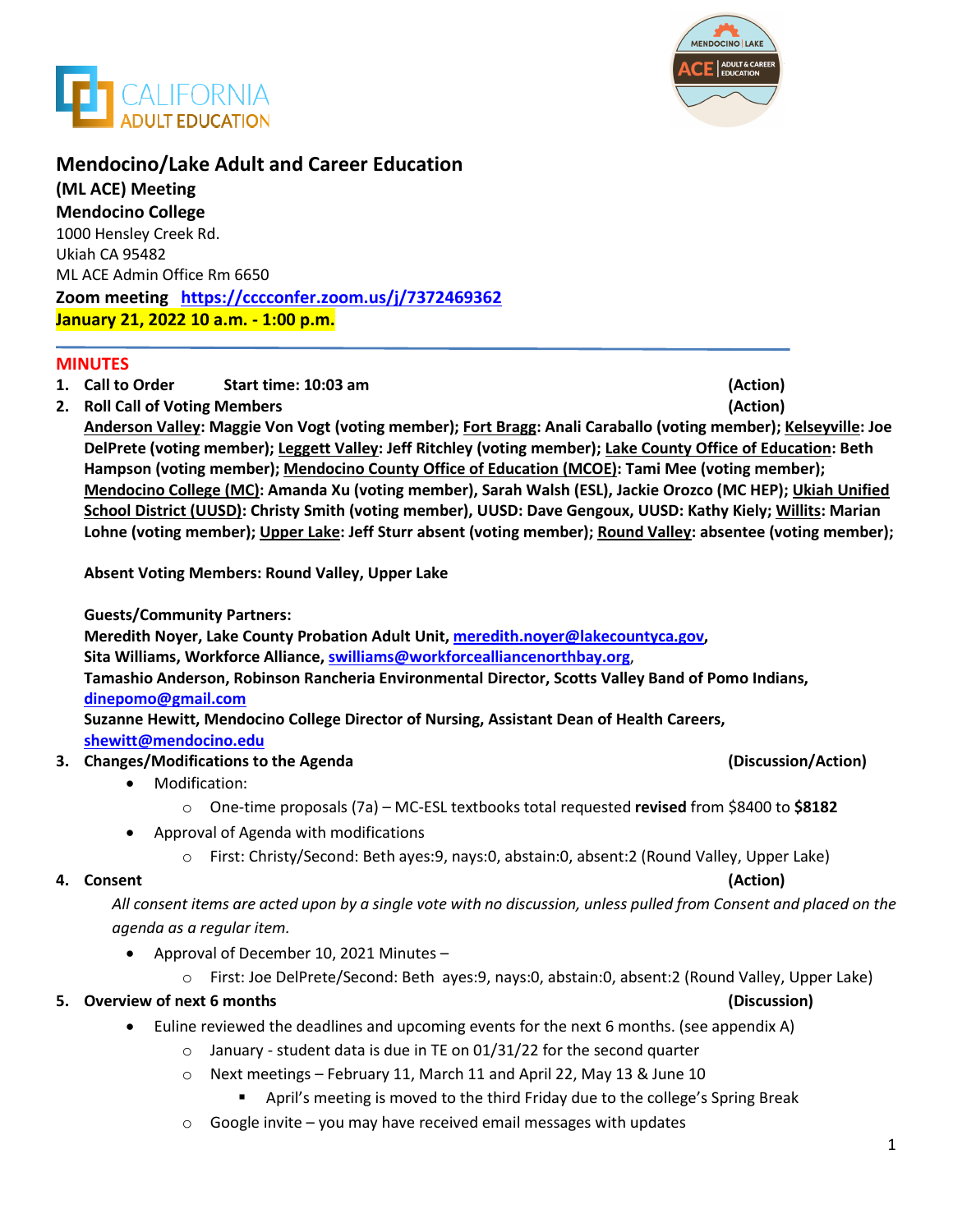



#### **6. 3 Year Strategic Planning Workgroup Discussion (Discussion)**

Session Facilitated by Christy Smith & Euline Olinger

- LINK to documents used during this presentation:
	- o Jamboard: [https://jamboard.google.com/d/1LiS32tl2bIZALk8A7\\_3s7J8Y1L3NEV52](https://jamboard.google.com/d/1LiS32tl2bIZALk8A7_3s7J8Y1L3NEV52-nRE4UOb27M/edit?usp=sharing) [nRE4UOb27M/edit?usp=sharing](https://jamboard.google.com/d/1LiS32tl2bIZALk8A7_3s7J8Y1L3NEV52-nRE4UOb27M/edit?usp=sharing)
	- o Self-Assessment Tool: [https://documentcloud.adobe.com/link/review?uri=urn:aaid:scds:US:c466c8e7-c542-4985-b8d6](https://documentcloud.adobe.com/link/review?uri=urn:aaid:scds:US:c466c8e7-c542-4985-b8d6-fbf4810cb74c) [fbf4810cb74c](https://documentcloud.adobe.com/link/review?uri=urn:aaid:scds:US:c466c8e7-c542-4985-b8d6-fbf4810cb74c)
	- o 2021 CAEP Fact Sheet: <https://caladulted.org/2021factsheets>
- Second face of our three part strategic planning process
	- o Review of the 3-Year-Strategic Planning timeline
		- In late August consortia received guidance and template from CAEP
		- In September October agency members completed the self-assessment tool
		- November, December, January & February Strategic Planning Workgroups
		- March Completion of Sections in the Template
		- April First draft to be submitted to the consortium
		- May Final draft to be submitted to the consortium
		- June 20, 2022 Deadline to submit and approve by consortium members
	- o December 2021 plan review
		- We reviewed the Jamboard
			- Strategic planning Jamboard link [https://jamboard.google.com/d/1LiS32tl2bIZALk8A7\\_3s7J8Y1L3NEV52](https://jamboard.google.com/d/1LiS32tl2bIZALk8A7_3s7J8Y1L3NEV52-nRE4UOb27M/edit?usp=sharing) [nRE4UOb27M/edit?usp=sharing](https://jamboard.google.com/d/1LiS32tl2bIZALk8A7_3s7J8Y1L3NEV52-nRE4UOb27M/edit?usp=sharing)
			- We are encouraged to go into the Jamboard and add a post-it
			- Remember to use the Parking Lot for questions, concerns, issues, even things which don't pertain to the strategic plan; everything here will be addressed at a later time
		- We reviewed the last session
			- ML-ACE mission statement; identified key words which represent the consortium and the consortiums work (Jam #9)
			- Summary of objectives from 2018-2021 Strategic Plan
			- Data reviewed Jamboard (Jam #10, 11 & 12) input reorganized and put into groupings
				- o Data regarding: enrollment, completions & barriers
	- o Consortium Program Quality Self-Assessment tool
		- Developed by CAEP Member effectiveness field team
		- Created to help consortia evaluate their effectiveness in the 5 key indicators:
			- Capacity, Connection Entry, Progress and Completion/Transition
		- **MLACE 9 member agencies participated total of 11 responses** 
			- Link to this document: [https://documentcloud.adobe.com/link/review?uri=urn:aaid:scds:US:c466c8e7](https://documentcloud.adobe.com/link/review?uri=urn:aaid:scds:US:c466c8e7-c542-4985-b8d6-fbf4810cb74c) [c542-4985-b8d6-fbf4810cb74c](https://documentcloud.adobe.com/link/review?uri=urn:aaid:scds:US:c466c8e7-c542-4985-b8d6-fbf4810cb74c)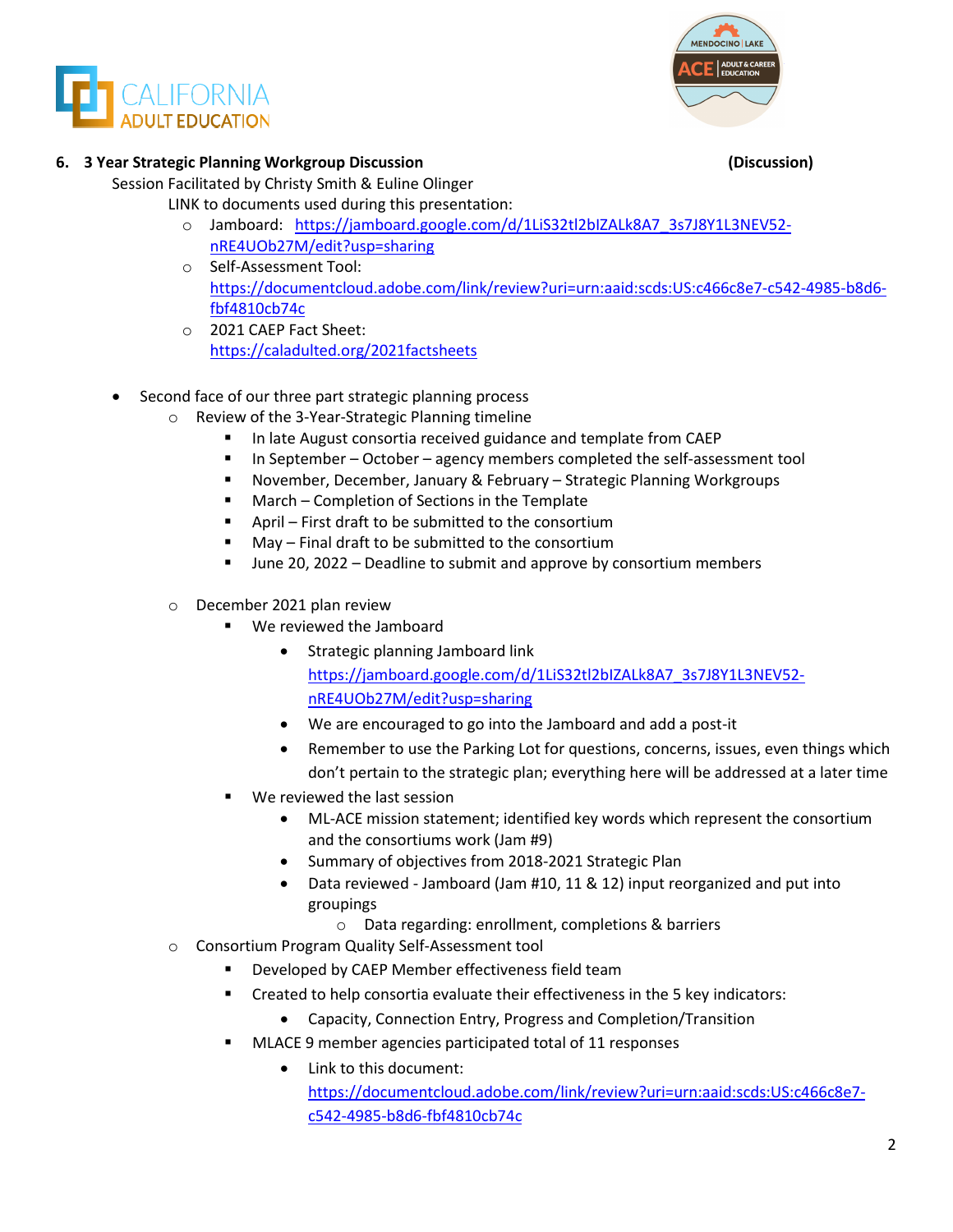



- Used a rubric of 1-5 (1 being low on effectiveness and 5 being high)
	- Consortia should strive to have a majority of 3, 4 5s for each indicator to demonstrate overall effectiveness
		- o All our indicators scored with a majority of 3s and above
- Indicators we averaged below a 3
	- $\circ$  3.1 consortia and members orient adult learners in a manner that is culturally responsive and promotes self-efficacy and confidence.
		- 3.1.3 Some students in certain programs have access to high-quality counseling (average 2.75)
		- 3.2.1 There is some consistency among providers regarding assessment placements and use of individual learning plans (average 2.75)
		- 3.3.1 Some students develop individual educational plans they use to track progress through their programs (average 2.75)
	- **Progress** 
		- o 4.2 Agencies offer robust integrated education and training programs
			- 4.2.2 Some contextualized ESL or basic skills Integrated Education Training (IET) courses are provided (average 2.83)
	- Completion/Transition
		- o 5.1 Programs demonstrate effectiveness in transitioning students into postsecondary and/or the workforce
			- 5.1.1 Some agencies provide case managed transition support, through processes may not be uniform or aligned across agencies (2.83)
			- Note: Provider is all of the institutions and partner agencies
		- o ML-ACE Program Offering Chart; Live document which is managed by Maria Conchita (see appendix B)
- o CAEP 2021 Fact Sheets
	- **Fact Sheet Data prepared by CAEP; reach this fact sheet using this link** 
		- <https://caladulted.org/2021factsheets>
		- Data that can inform CAEP of the 3 year plan needs assessment
		- Data taken from the American Community Survey (Census Bureau), the Adult Education Pipeline and variety of Labor Market information sources
	- Use the data to
		- Identify successes you may want to replicate
		- Determine gaps in those being served and services provided
		- Discover points of surprises and concerns that prompt further inquiry (notice and wonder)
		- Explore or collect additional data to assist with the development of strategies
			- o Responses were posted on the Jamboard as the data was reviewed and discussed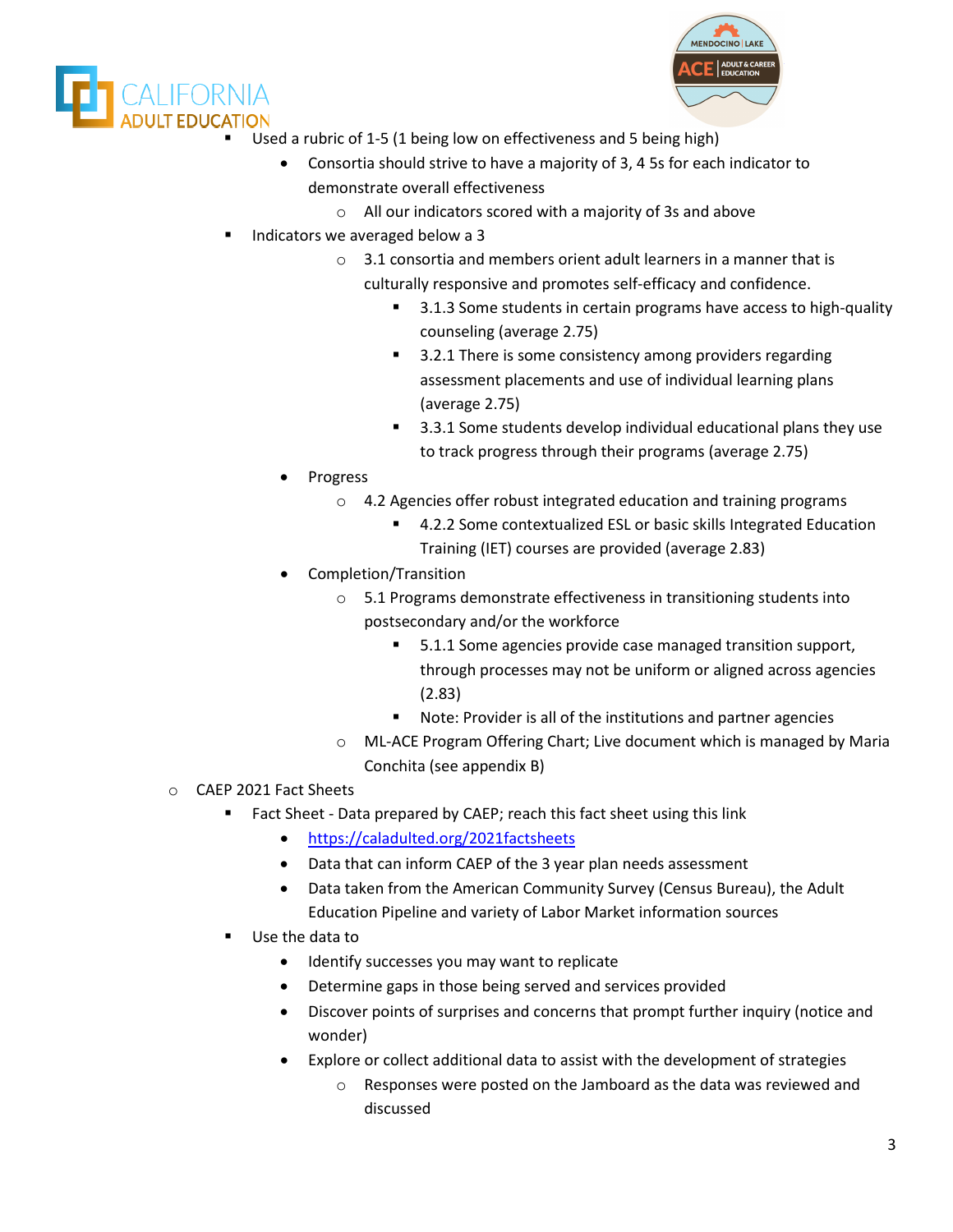



- This is a state live interactive web dashboard
	- Go to the link (provided above)
	- Click under "Select a Consortium"
		- o Filter by consortia (we are "Mendocino-Lake CCD")
		- o Always check filter because every time you go out of this page it defaults back to the state level
	- 4 tabs
		- o Population Demographics
		- o Population-Adult Education Comparison
		- o Adult Education Transitions
		- o Labor Market Information
	- Population Demographics At a glance
		- $0 \t 16+$
		- o Adults with disabilities
		- o Then the data is broken down into:
			- Age, gender race/ethnicity/English language ability/educational attainment
			- Can be drilled down deeper by going into next tab
	- Population-Adult Education Comparison
		- o Select consortium
		- o Left side is total population by demographic
		- o Right side you can drill down by using the dropdown box in Demographic group
		- o One year data comparison our data vs the range of dates from the survey
			- Additional notice and wonder Reviewed the data discussed topics and wrote post-its on the Population Demographics & Comparison Data Jamboard
	- Transition Data
		- o Activity we did last month
		- o Check out the Jamboard on Transition (Jamboard #6)
		- o Select consortium
		- o Notice that the Adult Ed Pipeline Categorized three types of transition:
			- **Transition to Post-Secondary**
			- **Transition to CTE**
			- **Transition to College credit courses**
		- o Looking at transition to postsecondary , transition to CTE and transition to non-development credit college course
		- o Additional notice and wonder Reviewed the data discussed topics and wrote post-its on the Population Demographics & Comparison Data Jamboard
	- Labor Market Information (LMI Data)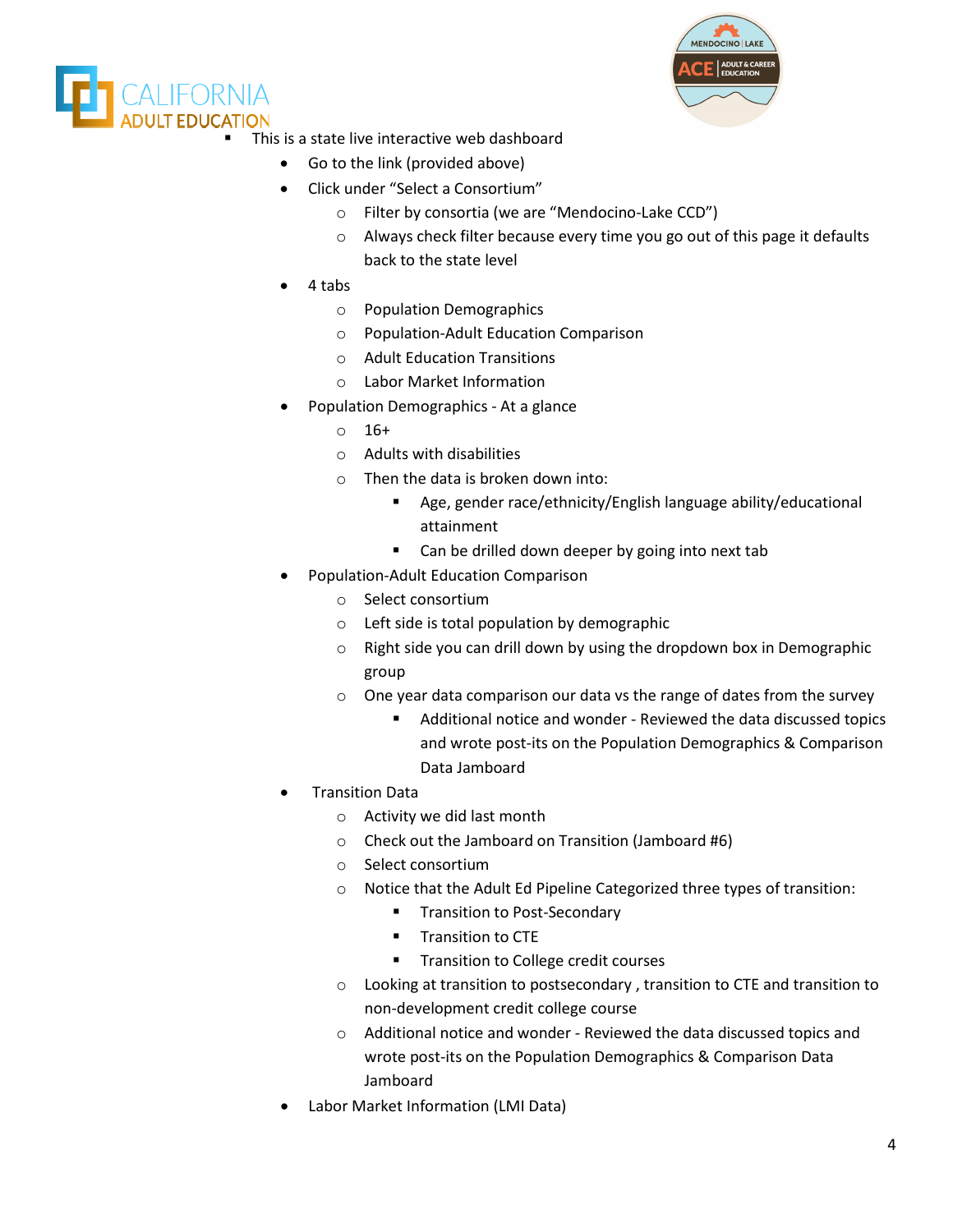



- Data Drill Down:
	- **Filters by Macro Region "North far North", Micro Region "Northern** Coastal", County "Mendocino County" or "Lake County"
	- Filter by job characteristics: entry level education, work experience and on the job training
- o Data points (or sets)
	- **Unemployment Rate (upper right-hand corner of the page)**
	- 10 top industry sectors
	- 10 fastest growing occupations
	- **10 fastest growing occupations with estimated projection in 2020-**2025 plus median hourly earnings and cost of living adjusted earnings
	- Filter to check the data by:
		- Filter by location:
			- o Uncheck all
			- $\circ$  Macro Region = North Far North
			- $\circ$  Micro Region = Northern Coastal
			- o County (type the county you want to search for Mendocino or Lake)
		- Filter by Job Characteristic
			- o Uncheck all
			- $\circ$  Typical entry Level Education = Check the first 3
			- $\circ$  Typical Work Experience Required = Check none and less than 5
			- $\circ$  Typical on the job training = None & Short term and moderate
- o Labor Market Data Key Terms
	- **Industry** 
		- A group of establishments that produce similar products or provide similar services. For example Health Care
	- **•** Occupation
		- A set of activities or tasks that employees are paid to perform. For example Certified Nursing Assistant
- o Data results will be
	- 10 larges industries & 10 fastest growing occupations
	- Consider the following four points when looking at this LMI data
		- Identify local labor, training and educational needs
		- Identify target occupations aligned to learner education and training
		- Identify occupations with living wages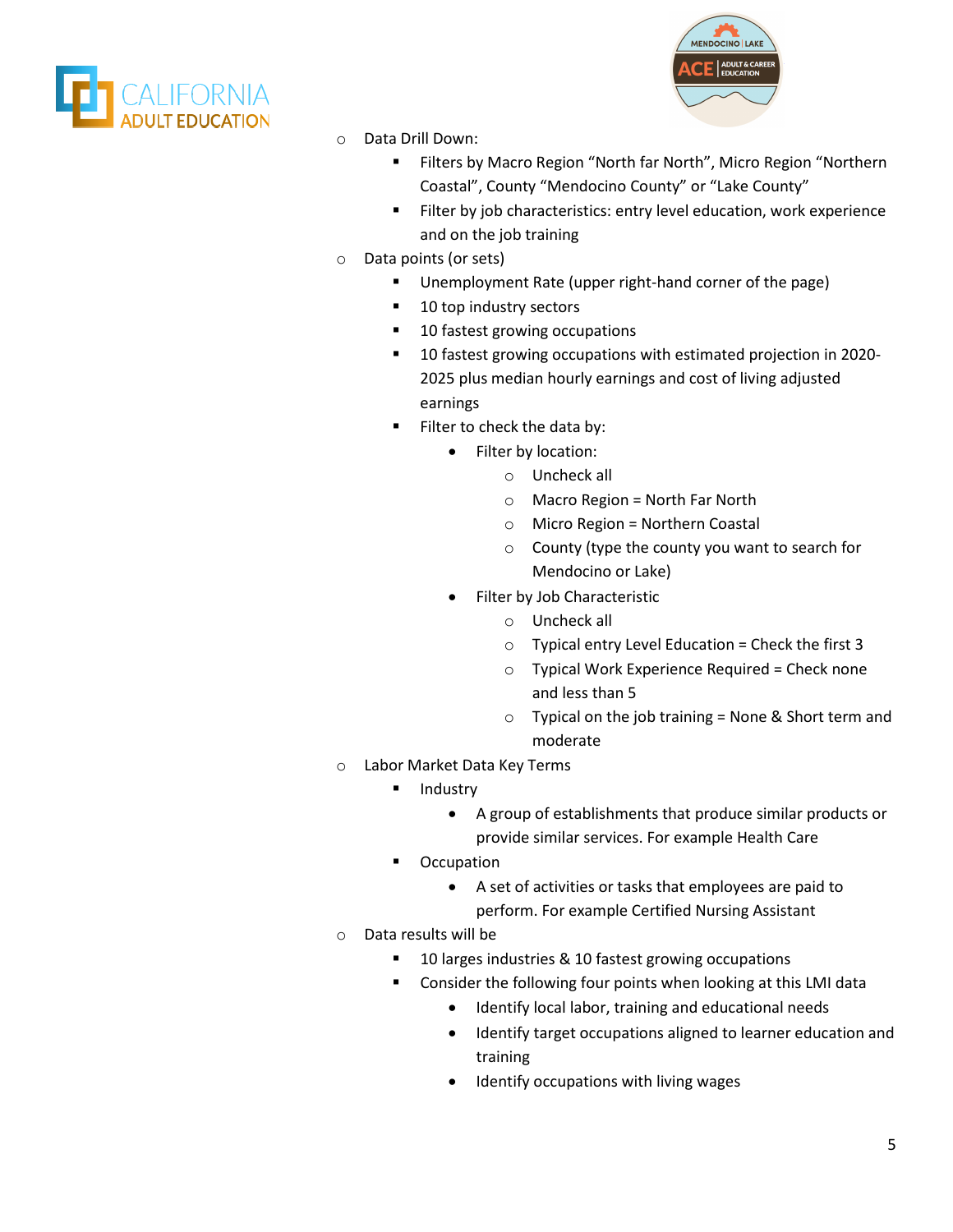



- Identify programming opportunities to meet language, literacy and occupational skills needed to enter a career pathway
- Identify 3 occupations in demand; think how can we provide training/programs for them
- Sita posted the following link in the chat
	- o NAICS for Casinos
	- o <https://www.naics.com/naics-code-description/?code=713210>

## **7. One-time proposals Remaining for 21/22: \$14,000 (Discussion/Action)**

One-time requests from consortium members and programs served by MLACE. We budget and set aside funds, and vote on them in January, April, July & October. For funds remaining for 21/22; proposals submitted beginning of January:

- a. MC-ESL textbooks Total Requested: \$8400 (\$8182) (see appendix C)
	- $\circ$  Sarah Walsh Mendo College ESL would support all of our centers and adult schools. The idea of providing text books started of beginning of pandemic; textbook cost have gone up; online bookstore. Hard for our ESL learners to access the online book store. Make sure we have the books available for our students.
	- o Jackie Orozco supports the textbook proposal (as a former ESL student) since this will support ESL learners and makes a big impact on the students.
	- o Approval of one-time proposal:
		- First: Joe DelPrete/Second: Maggie ayes:8, nays:0, abstain:1 (Mendocino College), absent:2 (Round Valley, Upper Lake)
- b. Anderson Valley Adult School—Student Mobile Hotspots Total Requested: \$1,575 (see appendix D)
	- $\circ$  Maggie Von Vogt To cover the monthly Verizon service fee. Offering for ESL & BSK; originally given when Unified School District when remote and the services cut since USD has been back in person.
	- o Christy asked if this is a onetime or ongoing proposal
	- o Maggie not sure yet and is going to continue assessing
		- First: Joe DelPrete/Second: Jeff Ritchley ayes:8, nays:0, abstain:1 (Anderson Valley), absent:2 (Round Valley, Upper Lake)

### **8. Member Update—concerns, issues, information sharing (if appropriate) (Discussion)**

- Anderson Valley -
- Fort Bragg Unified -
- Kelseyville Unified -
- Lake County of Education Beth: opening up recruitment for next fall
- Leggett Valley Jeff two students and talking about the program with local people
- Mendocino County of Education Tami: Phlebotomy started, next month is the deadline for the Dental Assistant
- Mendocino College (Centers, HSE/HEP)
	- o Jackie: Manuel Galica new HEP outreach specialist his contact information: Manuel Galicia 707-472- 7295. For those who are sending students to HiSET test taking. If the student is attending Mendocino